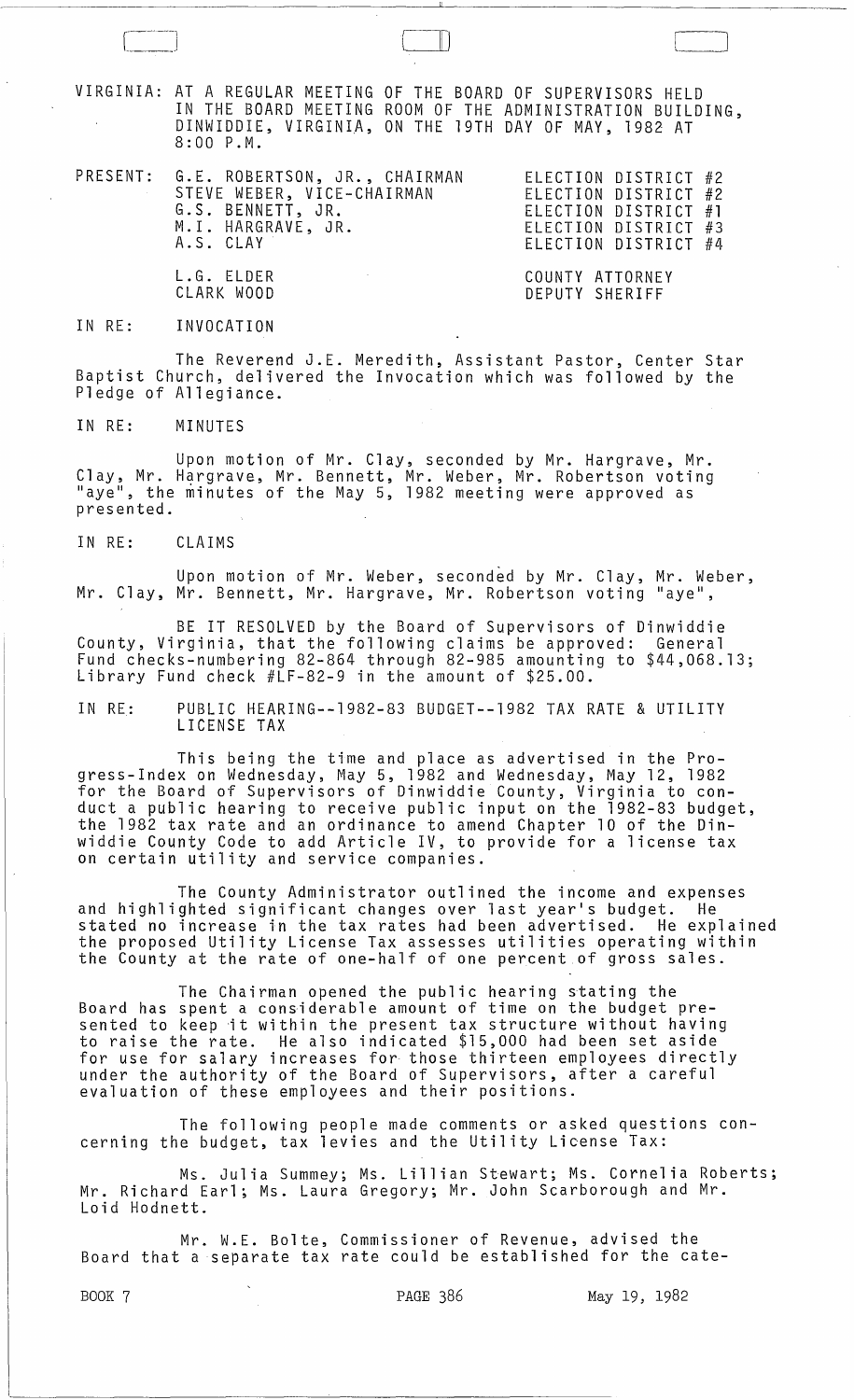gory of Heavy Construction Machinery, which would be taken from Personal Property.

Mr. Robertson stated the Board had undertaken some economy measures in the gas and vehicle categories. The present gas contract is open ended which allows for the County to take advantage of the fluctuating gas prices. He further stated the change in the way the State reimburses for county vehicle expenses, makes it advantageous to run the vehicles longer and ask the County employees to bear this in mind when operating the vehicles.

Mr. Hargrave added that in the same vein, the County was looking at possibly undertaking self-maintenance on all county vehicles in a centralized effort rather than at random as it is done now.

There being no further comments, the Chairman closed the public hearing.

### IN RE: SELECTION OF AUDIT FIRM

The County Administrator advised the Board the following proposals were received to perform the County's audit: Deloitte, Haskins & Sells - \$11,000; A.M. Pullen - \$12,000; and Robinson, Farmer, Cox - \$9500. He further stated that quality service would be provided by all three firms.

Mr. Robertson questioned the out-of-pocket expenses mentioned in all three proposals and asked if there was a way of putting a cap on these expenses. The County Administrator stated all three proposals gave a quotation "not to exceed" for performing the actual audit. The out-of-pocket expenses arise when the firm is called during the year to assist the Treasurer or other departments. However, he felt this assistance has been used very judiciously by the departments in the past. Mr. Hargrave indicated he really didn't see any way you could put a cap on this expense, only to hope it will be controlled by judicious use.

Upon motion of Mr. Hargrave, seconded by Mr. Weber, Mr. Hargrave, Mr. Weber, Mr. Clay, Mr. Bennett, Mr. Robertson voting "aye", the firm of Robinson, Farmer and Cox was selected to perform the audit for the County for the fiscal year ending June 30, 1982.

# IN RE: EVALUATION OF EMPLOYEES

Mr. Robertson asked the members whether they desired to complete the evaluation and salary adjustments of the County employees prior to July 1, 1982, and if so, they needed to set a meeting date. Mr. Clay stated that he felt any adjustments should be made prior to July 1, 1982. Mr. Hargrave suggested that the meeting for evaluation of employees be added to the June 2, 1982 agenda. The other members agreed.

### IN RE: CABLETELEVISION

 $\mathcal{L}_{\mathcal{A}}$  $\sim 10^{-1}$  $\mathcal{L}_{\mathcal{A}}$ 

Mr. Robertson stated the Board had solicited bids for cabletelevision on two occasions and did not receive a bid either time. He felt either the contract needed amending or there just wasn't any interest by cabletelevision companies to come into the County.

Mr. Robertson then asked for concurrence from the other members to meet with representatives of a couple of cabletelevision firms to see what was needed in a contract to bring cabletelevision into the County. Mr. Weber indicated he felt the members should meet with the cabletelevision firms because the people should receive better service.

The Board members agreed with Mr. Robertson's request. Mr. Hargrave suggested the County Attorney be present at any meeting that is arranged.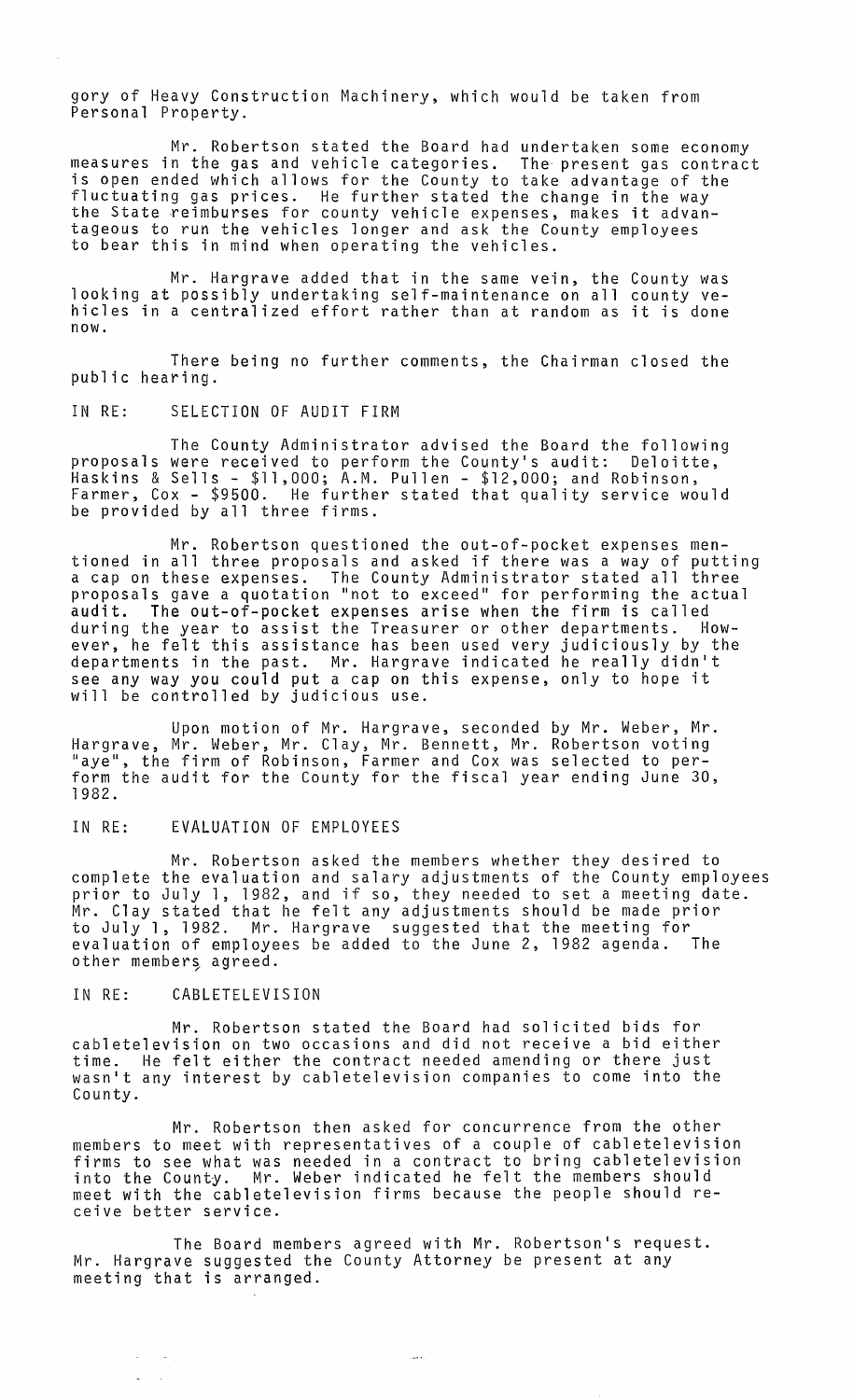IN RE: RESOLUTION OF APPRECIATION--B. C. MEDLOCK

 $\begin{pmatrix} 1 & 1 \\ 1 & 1 \end{pmatrix}$ 

Mr. Hargrave stated Mr. B.C. Medlock, Assistant Resident Engineer, VDH&T, was retiring after many years of valuable service to the County and moved that a resolution of appreciation be prepared for presentation at the June 2, 1982 meeting. Mr. Bennett seconded the motion. Mr. Hargrave, Mr. Bennett, Mr. Clay, Mr. Weber,<br>Mr. Robertson voted "aye".

1

<sup>i</sup>' I-------------------~

IN RE: REDUCTION IN ENERGY COSTS--HONEYWELL BOSS SYSTEM

The County Administrator reviewed a letter from Honeywell, Inc. showing approximately \$6900 in energy cost savings for the second year of the County's use of the BOSS System.

## IN RE: ADJOURNMENT

 $\overline{ }$ 

The Chairman adjourned the meeting at 9:35 P.M.<br>  $G.E. PROBERTSON, JR. JRAITNAN$ ATTEST:~ \fl.C. NOTT